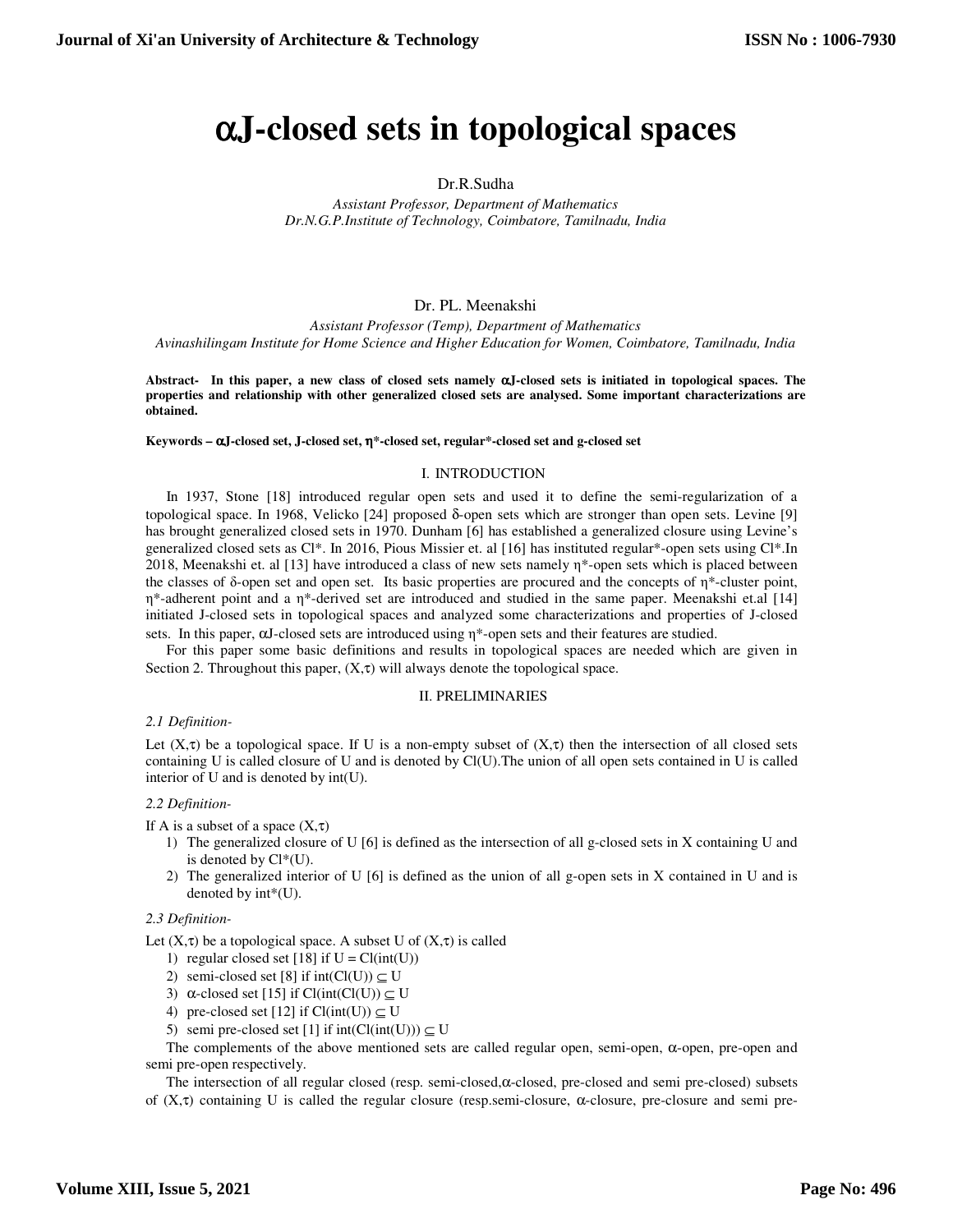closure) of U and is denoted by rCl(U) (resp. sCl(U),  $\alpha$ Cl(U),  $pCl(U)$  and spCl(U)). A subset U of  $(X,\tau)$  is called clopen if it is both open and closed in  $(X,\tau)$ .

# *2.4 Definition [24]-*

The δ-interior of a subset U of X is the union of all regular open sets of X contained in U and is denoted by int<sub>δ</sub>(U). The subset U is called δ-open if  $U = int_{\delta}(U)$ . i.e. a set is  $\alpha$ -open if it is the union of regular open sets, the complement of δ-open is called δ-closed. Alternatively, a set  $U \in Y$  is δ-closed if  $U = \delta Cl(U)$ , where  $\delta Cl(U)$  is the intersection of all regular closed sets of  $(X,\tau)$  containing U.

# *2.5 Definition[16]-*

Let  $(X,\tau)$  be a topological space. A subset U of  $(X,\tau)$  is called regular<sup>\*</sup>-open (or r<sup>\*</sup>-open) if  $U = int(Cl^*(U))$ . The complement of regular<sup>\*</sup>-open set is called regular<sup>\*</sup>-closed set. The union of all regular<sup>\*</sup>open sets of Y contained in U is called regular\*-interior and is denoted by r\*int(U). The intersection of all regular\*-closed sets of X containing U is called regular\*-closure is denoted by  $r^*Cl(U)$ .

# *2.6 Definition[13]-*

A subset U of a topological space  $(X,\tau)$  is called  $\eta^*$ -open set if it is a union of regular<sup>\*</sup>-open sets (r<sup>\*</sup>-open sets). The complement of a η\*-open set is called a  $\eta$ \*-closed set. A subset U of a topological space (X, $\tau$ ) is called  $\eta^*$ -Interior of U is the union of all  $\eta^*$ -open sets of Y contained in U. We denote the symbol by η\*-int(U).The intersection of all η\*-closed sets of Y containing U is called as the η\*-closure of U and denoted by  $\eta^*$ -cl(U).

# *2.7 Definition-*

A subset A of a topological space  $(X, \tau)$  is called

- 1) generalized closed (briefly g-closed) [9] if cl(U)  $\subseteq$  M whenever U  $\subseteq$  M and M is open in (X,τ).
- 2) generalized semi-closed (briefly gs-closed) [2] if scl(U)  $\subseteq$  M whenever U  $\subseteq$  M and M is open in (X,τ).
- 3) semi generalized-closed (briefly sg-closed) [3] if scl(U)  $\subseteq M$  whenever U  $\subseteq M$  and M is semi-open in  $(X,\tau)$ .
- 4) δ-generalized closed (briefly δg-closed) [5] if  $\delta cl(U) \subseteq M$  whenever  $U \subseteq M$  and M is open in  $(X, \tau)$ .
- 5)  $\delta g^*$  -closed [19] if  $\delta$ cl(U)  $\subseteq M$  whenever U  $\subseteq M$  and M is g-open in (X,τ).
- 6) generalized  $\alpha$  closed (briefly gα-closed) [10] if  $\alpha c l(U) \subseteq M$  whenever  $U \subseteq M$  and M is α-open in  $(X, \tau)$ .
- 7)  $\alpha$  generalized closed (briefly αg-closed) [11] if  $\alpha$ cl(U)  $\subseteq M$  whenever U  $\subseteq M$  and M is open in (X,τ).
- 8) generalized\*α closed (briefly g\*α-closed) [25] if  $\alpha$ cl(U)  $\subseteq M$  whenever U  $\subseteq M$  and M is gα-open in  $(X,\tau)$ .
- 9)  $\hat{g}$  -closed [21] if cl(U)  $\subseteq M$  whenever U  $\subseteq M$  and M is semi-open in  $(X,\tau)$ .
- 10)  $*_{gs}$  –closed [23] if scl(U)  $\subseteq M$  whenever U  $\subseteq M$  and M is  $*_{g}$ -open in  $(X, \tau)$ .
- 11) \*g -closed [7] if  $Cl(U) \subseteq M$  whenever  $U \subseteq M$  and M is ĝ-open in  $(X, \tau)$
- 12)  $g^*$  -closed [20] if Cl(U)  $\subseteq M$  whenever U  $\subseteq M$  and M is g-open in  $(X,\tau)$
- 13)  $g^*$  -closed [22] if Cl(U) ⊆ M whenever U ⊆ M and M is αg-open in (X,τ)
- 14) generalized semi pre-closed (briefly gsp-closed) [4] if spcl(U)  $\subseteq M$  whenever U  $\subseteq M$  and M is open in  $(X,\tau)$ .
- 15) g\*s-closed [17] if scl(U)  $\subseteq M$  whenever U  $\subseteq M$  and M is gs-open in  $(X,\tau)$ .
- The complements of the above mentioned sets are called their respective open sets.

# *2.8 Remark [13]-*

- 1) regular closed (open)  $\rightarrow \delta$ -closed (open)  $\rightarrow \eta^*$ -closed (open)  $\rightarrow$  closed (open)  $\rightarrow$  semi-closed (open)  $\rightarrow$ semi pre-closed(open).
- 2) regular closed (open)  $\rightarrow \delta$ -closed (open)  $\rightarrow \eta$  \*-closed (open)  $\rightarrow$  closed (open)  $\rightarrow$  gclosed (open).
- 3) regular closed (open) → δ-closed (open) → η \*-closed (open) → closed (open) → pre-closed (open).

# *2.9 Remark [13]-*

For every subset U of X,

- 1)  $spcl(U) \subseteq scl(U) \subseteq cl(U) \subseteq \eta^*$ -cl $(U) \subseteq \delta cl(U) \subseteq rel(U) \subseteq \pi cl(U)$ .
- 2)  $\text{gcl}(U) \subseteq \text{cl}(U) \subseteq \eta^*$ -cl $(U) \subseteq \text{dcl}(U) \subseteq \text{rcl}(U) \subseteq \text{rcl}(U)$ .
- 3) pcl(U)  $\subseteq$  cl(U)  $\subseteq$  n<sup>\*</sup>-cl(U)  $\subseteq$  δcl(U)  $\subseteq$  rcl(U)  $\subseteq$  πcl(U).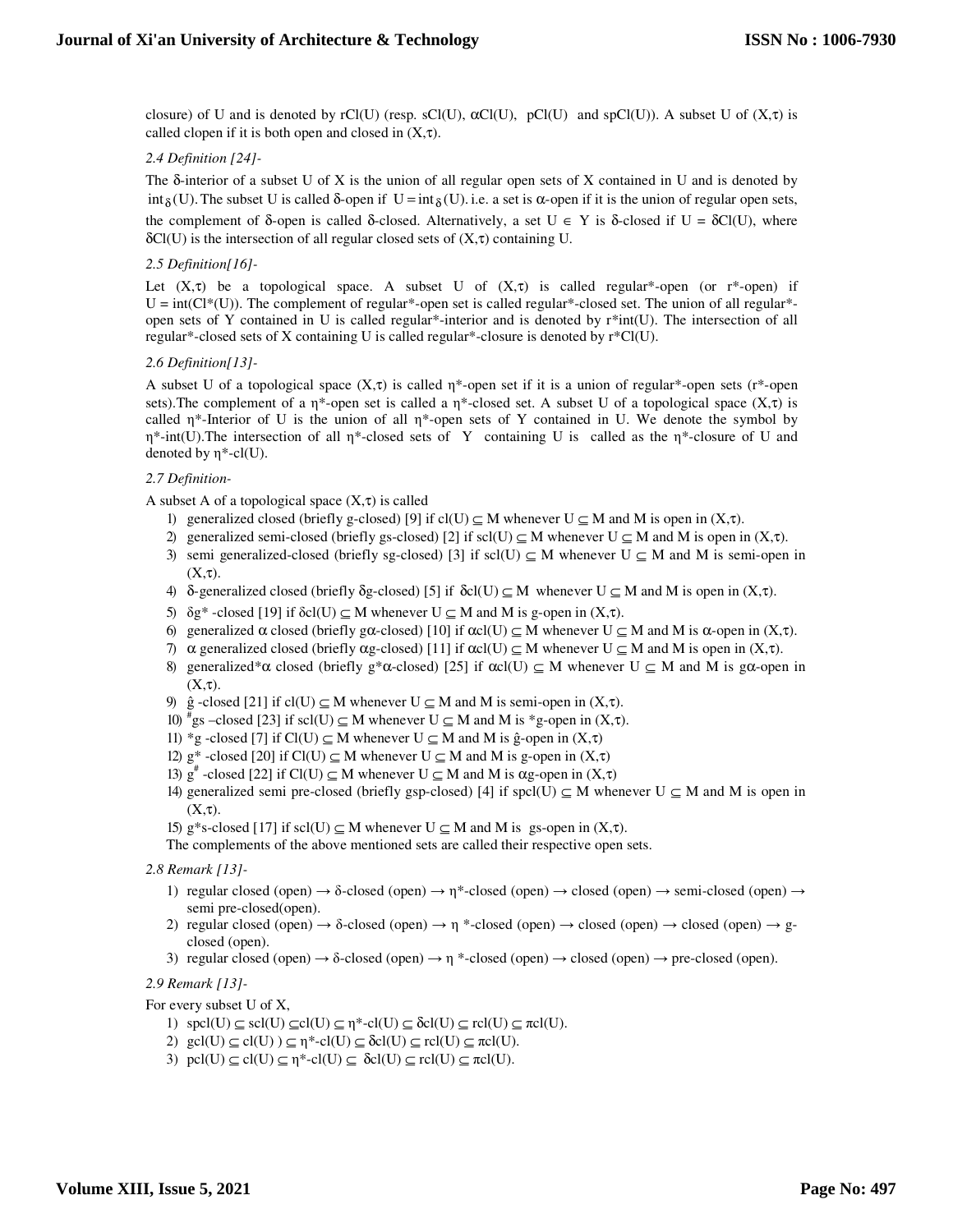## III. αJ-CLOSED SETS

 In this section a new class of generalized closed sets, called αJ-closed sets are introduced. The relations between αJ-closed sets and various existing closed sets are analysed

*3.1 Definition-*

A subset U of a topological space  $(X,\tau)$  is said to be  $\alpha$ J-closed set if  $\alpha$ Cl(U)  $\subseteq M$  whenever U  $\subseteq M$ , M is η\*-open in (X,τ).

The class of all  $\alpha J$ -closed sets of  $(X,\tau)$  is denoted by  $\alpha J C(X,\tau)$ 

*3.2 Proposition-*

Every δ-closed set is αJ-closed but not conversely.

*Proof:* Let D be a δ-closed set and M be any  $\eta^*$ -open set containing U. Since U is δ-closed, δcl(U) = U. Therefore  $\delta cl(U) = U \subseteq M$ . As  $\alpha cl(U) \subseteq \delta cl(U) \subseteq M$  and hence U is  $\alpha J$ -closed.

*3.3 Counter Example-*

Let  $X = \{a, b, c\} \tau = \{\phi, X, \{a\}\}\$ . In this topology the subset  $\{b\}$  is  $\alpha J$ -closed but not  $\delta$ -closed.

*3.4 Proposition-*

Every δg\*-closed set is αJ-closed but not conversely.

*Proof:* Let U be a δg\*-closed and M be any η\*-open set containing M in Y. By Remark 2.8(iii), every η\*-open set is a g-open set and U is  $\delta g^*$ -closed,  $\delta Cl(U) \subseteq M$ . As  $\alpha Cl(U) \subseteq \delta Cl(U)$  [By Remark 2.9(i)]. We get  $\alpha$ Cl(U)  $\subseteq$  M implies U is  $\alpha$ J-closed.

*3.5Counter Example -* 

Let  $X = \{a, b, c\} \tau = \{\phi, X, \{a, b\}\}\.$  Then the subset  $\{a\}$  is  $\alpha J$ -closed but not  $\delta g^*$ -closed in  $(X, \tau)$ .

*3.6 Proposition-*

Every δg-closed set is αJ-closed but not conversely.

*Proof:* Let U be a δg-closed and M be any η \*-open set containing U in Y. By Remark 2.8(i), every η \*open set is an open set and U is δg-closed,  $\delta Cl(U) \subseteq M$ . As  $\alpha Cl(U) \subseteq \delta Cl(U)$  [By Remark 2.9(i)]. We get  $\alpha$ Cl(U)  $\subseteq$  M implies U is  $\alpha$ J-closed.

*3.7 Counter Example -* 

Let  $X = \{a, b, c\} \tau = \{\phi, X, \{a\}, \{a, b\}\}\.$  Then the subset  $\{b\}$  is  $\alpha J$ -closed but not  $\delta g$ -closed in  $(X, \tau)$ .

*3.8 Proposition-*

Every  $g\alpha^*$ -closed set is  $\alpha$ J-closed but not conversely.

*Proof:* Let U be a gα\*-closed set and M be any η \*-open set containing U. By Remark 2.8(i), η \*-open set is gαopen and U is g-closed,  $αCl(U) \subseteq M$ . Therefore U is  $αJ$ -closed.

*3.9 Counter Example -* 

Let  $X = \{a, b, c\} \tau = \{\phi, X, \{a\}, \{b, c\}\}\.$  Then the subset  $\{a, b\}$  is  $\alpha J$ -closed but not  $g\alpha^*$ -closed in  $(X, \tau)$ .

# *3.10 Proposition-*

Every  $g^*$ -closed set is  $\alpha J$ -closed but not conversely.

*Proof:* Let U be g<sup>#</sup>-closed set and M be any η \*-open set containing U. By Remark 2.8(i), η\*-open set is αgopen Since U is  $g^*$ -closed, Cl(U)  $\subseteq M$ . Hence  $\alpha$ Cl(U)  $\subseteq$  Cl(U)  $\subseteq M$ . Therefore U is  $\alpha$ J -closed.

*3.11 Counter Example -* 

Let  $X = \{a, b, c\} \tau = \{\phi, X, \{a\}, \{a, b\}\}\$ . Then the subset  $\{b\}$  is  $\alpha J$ -closed but not  $g^*$ -closed in  $(X, \tau)$ .

# *3.12 Proposition-*

Every \*g-closed set is αJ-closed but not conversely.

*Proof:* Let U be \*g -closed set and M be any  $\eta^*$ - open set containing U in Y. Every  $\eta^*$ - open set is  $\hat{g}$  -open and U is \*g-closed,  $Cl(U) \subseteq M$ . Hence  $\alpha Cl(U) \subseteq Cl(U) \subseteq M$  implies U is  $\alpha J$ -closed.

#### *3.13 Counter Example -*

Let  $X = \{a, b, c\} \tau = \{\phi, X, \{a\}, \{a, b\}, \{a, c\}\}\$ . Then the subset  $\{a\}$  is  $\alpha J$ -closed but not \*g-closed in  $(X, \tau)$ .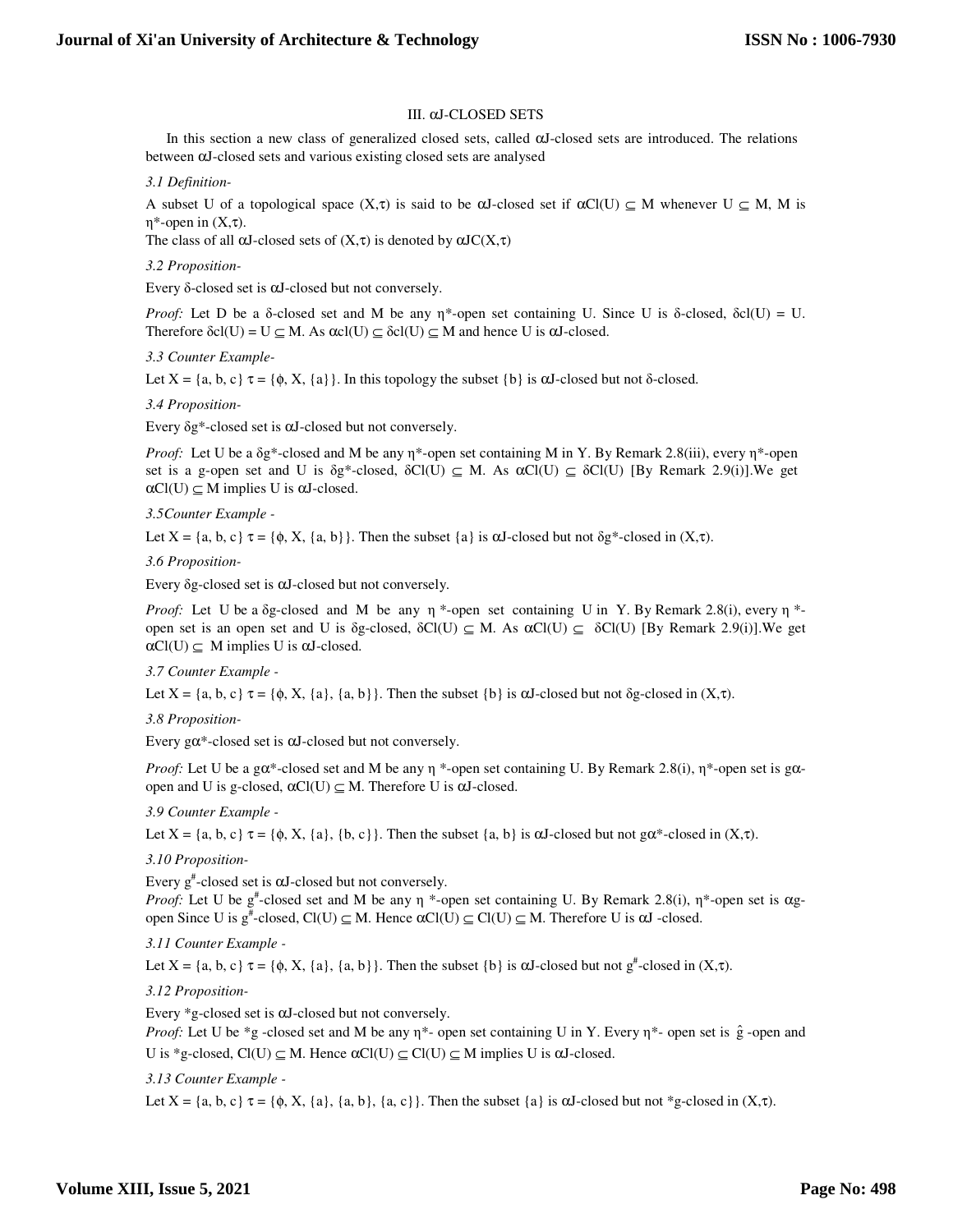# *3.14 Proposition-*

Every  $\hat{g}$  -closed set is  $\alpha J$ -closed but not conversely.

*Proof:* Let U be  $\hat{g}$  -closed set and M be any  $\eta^*$ - open set containing U in Y. Every  $\eta^*$ - open set is semi-open and U is  $\hat{g}$  -closed,  $Cl(U) \subseteq M$ . Hence  $\alpha Cl(U) \subseteq Cl(U) \subseteq M$  implies U is  $\alpha J$ -closed.

# *3.15 Counter Example -*

Let  $X = \{a, b, c\} \tau = \{\phi, X, \{a, b\}\}\.$  Then the subset  $\{a\}$  is  $\alpha J$ -closed but not  $\hat{g}$ -closed in  $(X, \tau)$ .

# *3.16 Proposition-*

Every  $g^*\alpha$ -closed set is  $\alpha$ J-closed but not conversely.

*Proof:* Let U be g\* $\alpha$ -closed set and M be any  $\eta^*$ - open set containing U in Y. Every  $\eta^*$ - open set is g $\alpha$ -open and U is  $g^*\alpha$ -closed,  $\alpha Cl(U) \subseteq M$ , which implies U is  $\alpha J$ -closed.

## *3.17 Counter Example -*

Let  $X = \{a, b, c\} \tau = \{\phi, X, \{a\}, \{a, b\}\}\.$  Then the subset  $\{a, b\}$  is  $\alpha J$ -closed but not  $g^*\alpha$ -closed in  $(X, \tau)$ .

## *3.18 Proposition-*

Every g $\alpha$ -closed set is  $\alpha$ J-closed but not conversely.

*Proof:* Let U be gα-closed set and M be any  $\eta^*$ - open set containing U in Y. Every  $\eta^*$ - open set is  $\alpha$ -open and U is gα-closed,  $αCl(U) \subseteq M$ , which implies U is  $αJ$ -closed.

## *3.19 Counter Example -*

Let  $X = \{a, b, c\} \tau = \{\phi, X, \{a\}\}\.$  Then the subset  $\{a, b\}$  is  $\alpha J$ -closed but not g $\alpha$ -closed in  $(X, \tau)$ .

## *3.20 Proposition-*

Every αg-closed set is αJ-closed but not conversely.

*Proof:* Let U be αg-closed set and M be any η\*- open set containing U in Y. Every η\*- open set is open and U is  $\alpha$ g-closed,  $\alpha$ Cl(U)  $\subseteq$  M, which implies U is  $\alpha$ J-closed.

## *3.21Counter Example -*

Let  $X = \{a, b, c\}$   $\tau = \{\phi, X, \{a, b\}\}\$ . Then the subset  $\{a, c\}$  is  $\alpha J$ -closed but not  $\alpha g$ -closed in  $(X, \tau)$ .

#### *3.22 Proposition-*

Every g\*-closed set is αJ-closed but not conversely.

*Proof:* Let U be g\*-closed set and M be any η\*- open set containing U in Y. Every η\*- open set is g-open and U is g\*-closed,  $Cl(U) \subseteq M$ , Hence  $\alpha Cl(U) \subseteq Cl(U) \subseteq M$ , which implies U is  $\alpha J$ -closed.

*3.23Counter Example -* 

Let  $X = \{a, b, c\} \tau = \{\phi, X, \{a\}, \{a, b\}\}\.$  Then the subset  $\{b\}$  is  $\alpha J$ -closed but not  $g^*$ -closed in  $(X, \tau)$ .

#### *3.24 Proposition-*

Every g-closed set is αJ-closed but not conversely.

*Proof:* Let U be g-closed set and M be any  $η^*$ - open set containing U in Y. Every  $η^*$ - open set is open and U is g-closed,  $Cl(U) \subseteq M$ , Hence  $\alpha Cl(U) \subseteq Cl(U) \subseteq M$ , which implies U is  $\alpha J$ -closed.

#### *3.25Counter Example -*

Let  $X = \{a, b, c\}$   $\tau = \{\phi, X, \{a\}, \{a, b\}, \{a, c\}\}\$ . Then the subset  $\{a\}$  is  $\alpha J$ -closed but not g-closed in  $(X, \tau)$ .

# *3.26 Remark-*

The following counter example show that αJ-closed set is independent from gsp-closed, #gs-closed, g\*s-closed sg-closed and gs-closed

#### *3.27 Counter Example -*

Let  $X = \{a,b,c\}$   $\tau = \{\phi, X, \{a\}, \{a, b\}, \{a, c\}\}\.$  Then the subset  $\{a, b\}$  is  $\alpha J$ -closed but not gsp-closed, #gsclosed, g\*s-closed sg-closed and gs-closed in  $(X,\tau)$ .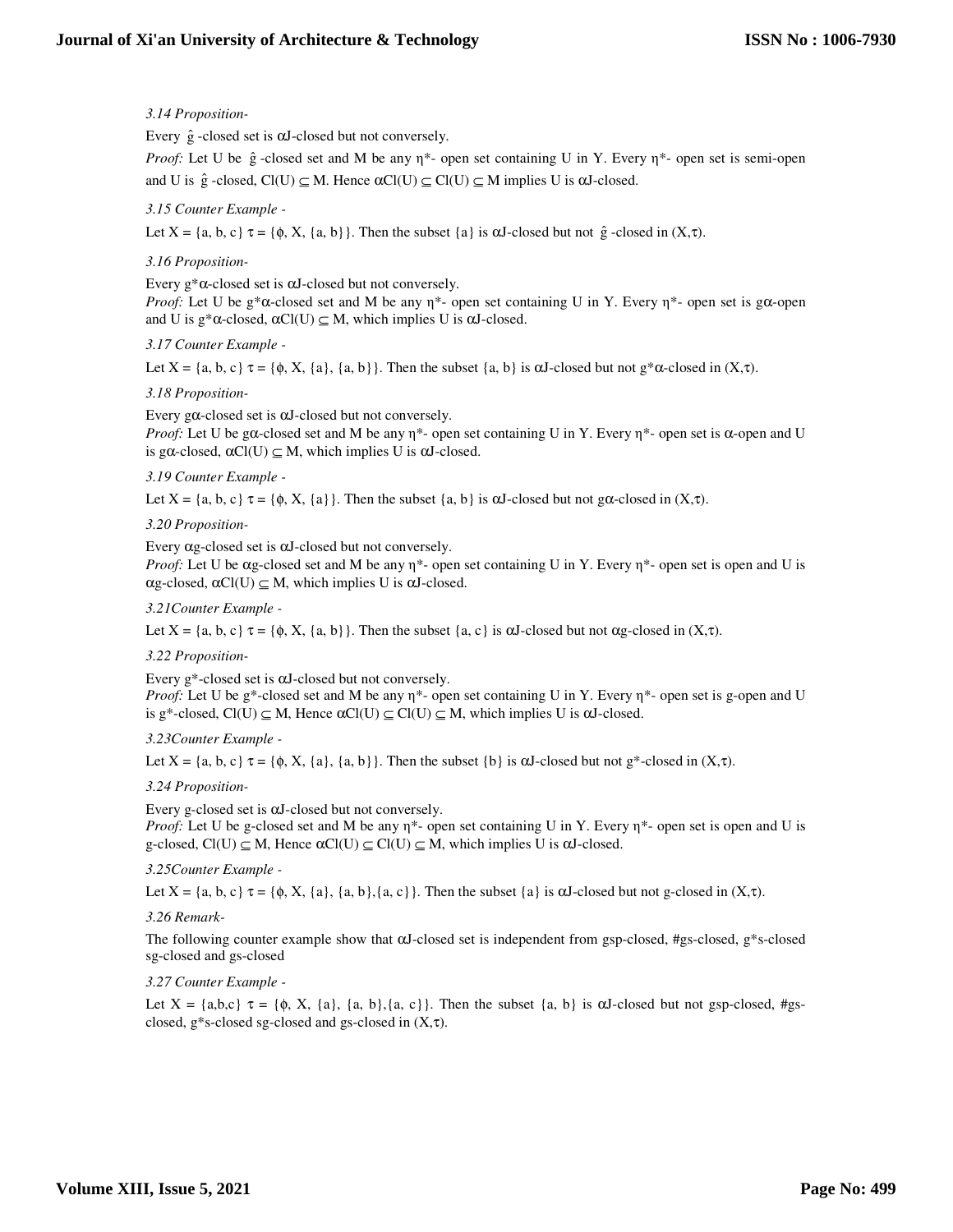# *3.28 Remark-*

From the above discussions, we get αJ-closed sets is equivalent with other existing g-closed sets.



#### IV PROPERTIES OF αJ-CLOSED SETS IN TOPOLOGICAL SPACES

#### *4.1Theorem -*

The finite union of αJ-closed sets is J-closed

*Proof :* Let  $\{Ui / i = 1, 2, 3, \dots, n \}$  be a finite class of  $\alpha J$ -closed sets of  $(X, \tau)$ . Let  $U = \bigcup U_i$ .  $=\bigcup_{i=1}^{n}$  U<sub>i</sub>. Let M be a  $\eta^*$ i=1 open set containing U. This implies  $U_i \subseteq M$  for every i. By assumption  $\alpha cl(U_i) \subseteq M$  for every i. This implies  $cl(U_i) \subseteq M$ . n  $i = 1$  $\alpha$ cl $(U_i) \subseteq$  $\bigcup_{i=1} \alpha c l(U_i) \subseteq M$ . Then  $\alpha c l \left( \bigcup_{i=1} U_i \right) \subseteq M$ . n  $\bigcup_{i=1}^{n}$  (U<sub>i</sub>)  $\Big\vert \subseteq$ J  $\backslash$  $\overline{\phantom{a}}$ ∖ ſ α =  $\bigcup(U_i)\bigsubseteq M$ . Thus  $\alpha c l(U) \subseteq M$ . Hence finite union of  $\alpha J$ -closed sets is  $\alpha J$ closed in  $(X,\tau)$ .

#### *4.2 Remark -*

The intersection of two αJ-closed sets need not be αJ-closed.

*4.3 Counter Example-*

Let  $X = \{a, b, c\}$   $\tau = \{\phi, X, \{a\}\}\.$  Here  $\alpha J$ -closed sets are  $\{X, \phi, \{b\}, \{c\}, \{a, b\}, \{a, c\}, \{b, c\}\}.$  Then  $\{a, \{c\}, \{d, d\}\}\.$ c}∩{a, b}={a} is not a  $\alpha$ J-closed set.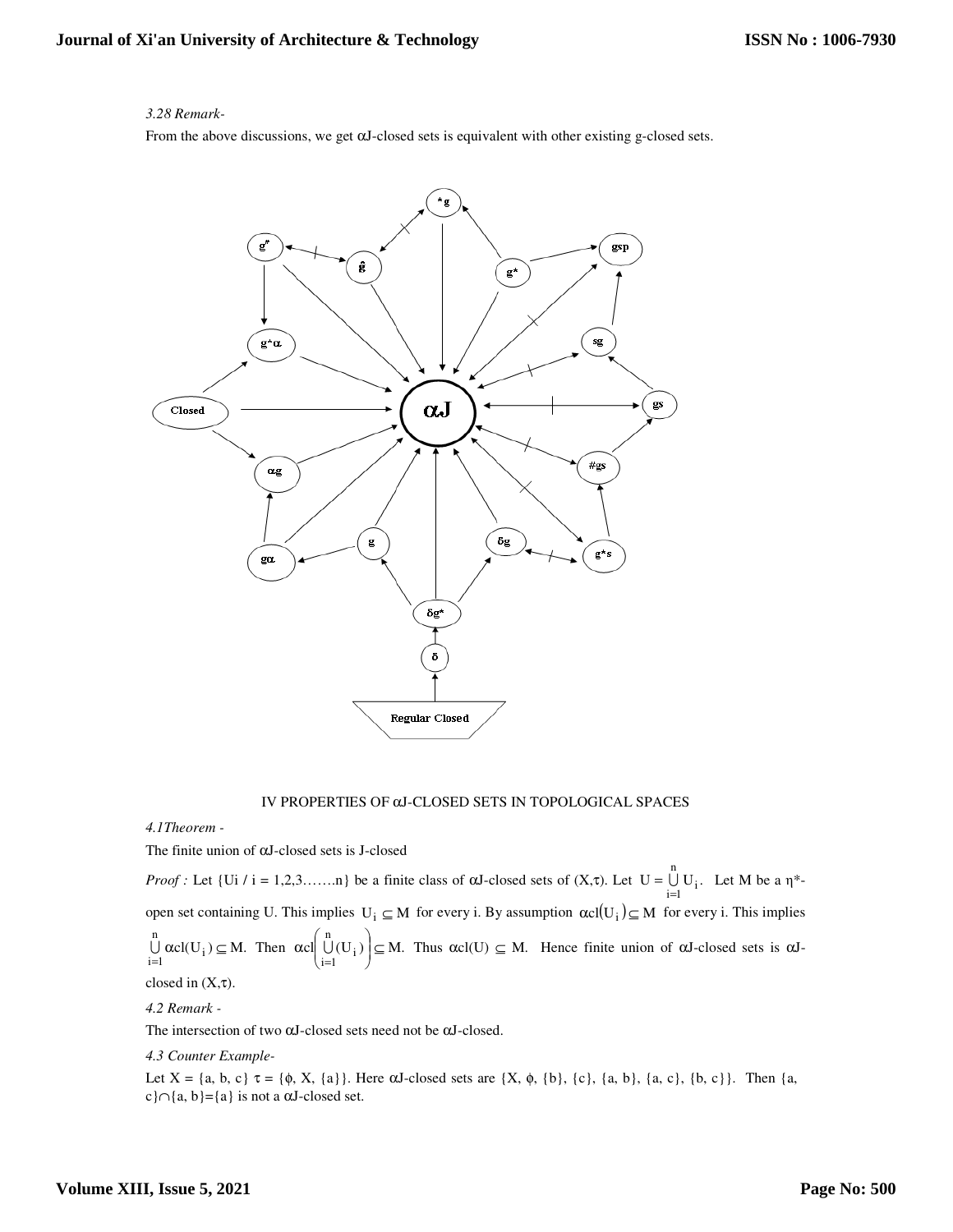# *4.4Theorem -*

For  $x \in X$ , then the set  $X - \{x\}$  is  $\alpha J$ -closed or  $\eta^*$ -open. Proof : Assume that  $X - \{x\}$  is not  $\eta^*$ -open. So X is the only  $\eta^*$ -open set containing  $X - \{x\}$ . That is  $\alpha$  cl(X – {x})  $\subseteq$  X. Then X – {x} is a  $\alpha$ J-closed set in X

## *4.5Theorem -*

The subset S of X is  $\alpha$ J-closed in X iff  $\alpha cI(S)$  – S contains no non empty  $\eta^*$ -closed set in X.

*Proof:* Let M be a  $\alpha J$ -closed set in X such that  $M \subseteq \alpha cl(S) - S$ . Then  $M \subseteq \alpha cl(S) \cap S^c$ . Therefore

 $M \subseteq \alpha cl(S) \& M \subseteq S^c$ , since Mc is  $\eta^*$ -open and S is  $\alpha J$ -closed,  $\alpha cl(S) \subseteq M^c$  (i.e)

 $M \subseteq \alpha cl(S)^c$ . Hence  $M \subseteq \alpha cl(S) \cap \alpha cl(S)^c = \emptyset$  (i.e)  $M = \emptyset$ . Then  $\alpha cl(S) - S$  contains no non empty  $\eta^*$ -closed set in X.

Conversely assume that  $\alpha cI(S) - S$  contains no non empty  $\eta^*$ -closed set in X. Let  $S \subseteq U, U$  is  $\eta^*$ -open. Suppose  $\alpha c l(S)$  is not contained in U. Then  $\alpha c l(S) \cap S^c$  is a non empty  $\eta^*$ -closed set in X and contained in  $\alpha cI(S) - S$ , which is a contradiction. Therefore  $\alpha cI(S) \subseteq U$ . Hence S is  $\alpha J$ -closed.

# *4.6 Theorem -*

If M is  $\alpha J$ -closed set in X and M  $\subseteq N \subseteq \alpha cl(M)$ , then N is  $\alpha J$ -closed set in X

*Proof:* Let U be a η<sup>\*</sup>-open set in X, since M is  $\alpha$ J-closed, we have  $\alpha c l(M) \subseteq U$ . Let  $M \subset N \subset \alpha cl(M) \subset U$  since  $N \subset \alpha cl(M)$ , we have  $\alpha cl(N) \subset \alpha cl(M)$ . Then  $\alpha cI(N) - N \subseteq \alpha cI(M) - M \subseteq U$ . By the above theorem  $\alpha cI(M) - M$  contains no non empty  $\eta^*$ -closed set in X. Therefore  $\alpha cI(N) - N$  contains no non empty  $n^*$ -closed set in X. Hence N is a  $\alpha J$ -closed set in X.

## *4.7Theorem -*

Let D be a  $\alpha$ J-closed set in  $(X, \tau)$ . Then D is  $\alpha$ -closed iff  $\alpha$ cl $(D)$  – D is  $\eta^*$ -closed.

*Proof: (Necessity):* Let D be a  $\alpha$ -closed set in X. Then  $\alpha cI(D) = D$  and therefore  $\alpha cI(D) - D = \phi$  which is a η\*-closed.

*(Sufficiency)*: Let  $\alpha cI(D) - D$  be a  $\eta^*$ -closed set. Since D is  $\alpha J$ -closed, By theorem  $\alpha cI(D) - D$  does not contain a non-empty η\*-closed set which implies  $\alpha cI(D) - D = \phi$ . That is  $\alpha cI(D) = D$ . Hence D is αclosed.

Definition Let  $B \subseteq A \subseteq Y$ . Then B is  $\alpha J$ -closed relative to A if  $\alpha cl_A(B) \subseteq M$ , whenever  $B \subseteq M$ , M is  $\eta^*$ open in A.

*4.8Theorem -* 

Let  $B \subseteq A \subseteq Y$  and suppose that B is  $\alpha J$ -closed in Y, then B is  $\alpha J$ -closed relative to A. The converse is true if A is α-closed in Y.

Proof: Suppose that B is  $\alpha$ J-closed in Y. Let  $B \subseteq M, M$  is  $\eta^*$ -open in A. Since M is  $\eta^*$ -open in A,  $M = V \cap A$ , where V is  $\eta^*$ -open in Y. Hence  $B \subseteq M \subseteq V$ . Since B is  $\alpha J$ -closed in Y,  $\alpha c I_A(B) \subseteq M$ , Hence  $\alpha c l_A(B) \cap A \subseteq V \cap A$  which in turn implies that  $\alpha c l_A(B) \subseteq V \cap A = M$ . Therefore B is  $\alpha J$ -closed relative to A.

Now to prove the converse, assume that  $B \subseteq A \subseteq Y$  where A is  $\alpha$ -closed in Y and B is  $\alpha$ J-closed relative to A. Let  $B \subseteq M$ , M is  $\eta^*$ -open in Y. Then  $A \cap M$  is  $\eta^*$ -open in A by the definition of subspace topology. Since  $B \subseteq A$  and  $B \subseteq M$ ,  $B \subseteq A \cap M$ , Since B is  $\alpha J$ -closed relative to A,  $\alpha c l_A (B) \subseteq A \cap M$ . Since  $B \subseteq A$ ,  $\alpha c l(B) \subseteq \alpha c l(A)$ . Hence  $\alpha c l(B) \subseteq A$ . Therefore  $\alpha c l(B) \cap A \subseteq \alpha c l(B)$  which implies  $\alpha c l_A(B) = \alpha c l(B)$ . Hence  $\alpha c l(B) \subseteq A \cap M = M$ . Thus B is  $\alpha J$ -closed in Y.

#### V.CONCLUSION

The concept of new closed set namely αJ-closed set using η\*-open sets is introduced and studied. The relationship of αJ-closed sets using existing closed sets is established. Finally, some of their fundamental properties are studied. Hence I conclude that the defined set forms a topology which results this work may be entered widely.